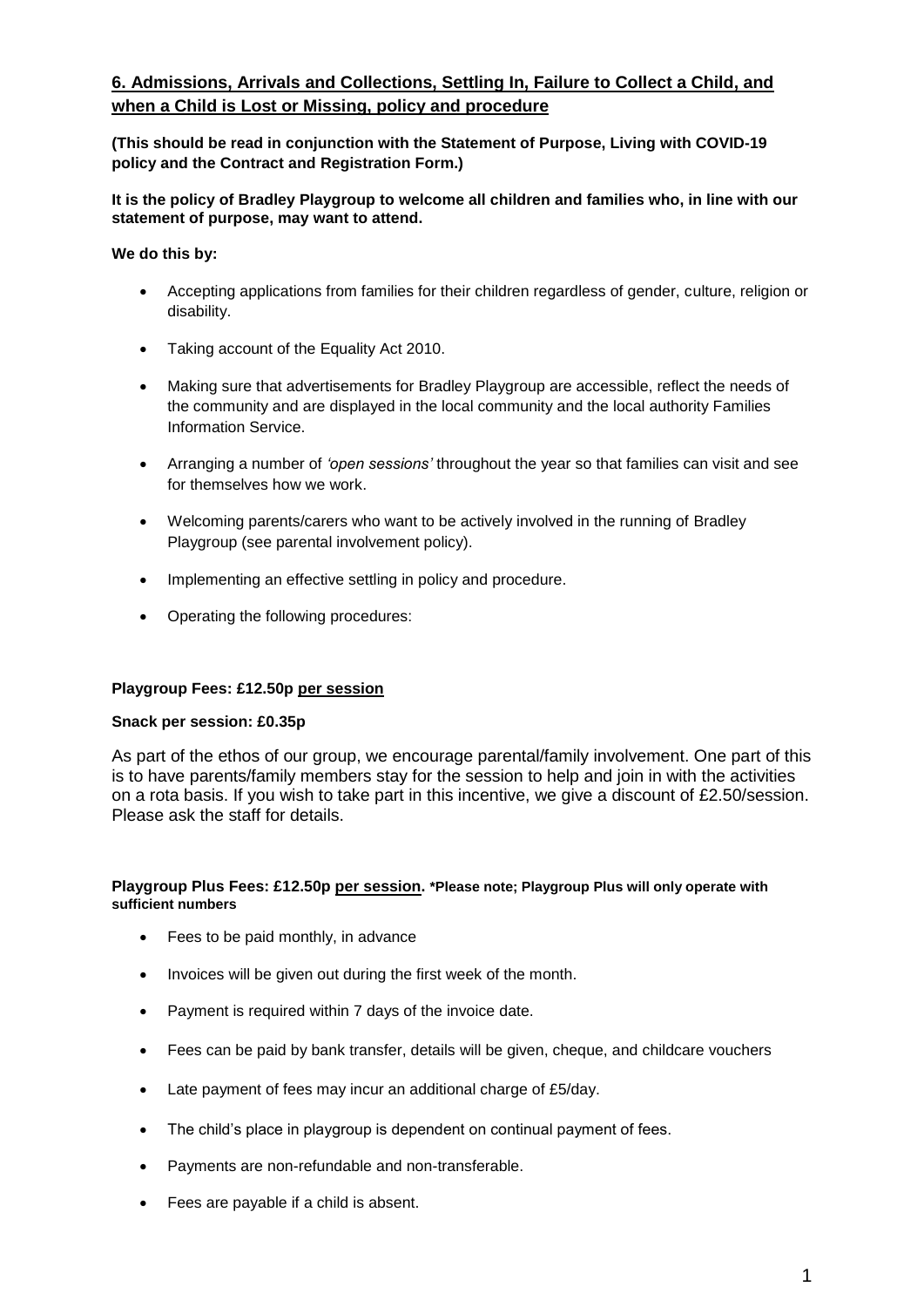**Notice:** Bradley Playgroup requires one month notice in writing of a child leaving the provision.

**Allocation of places:** Bradley Playgroup allocates places fairly in the following way:

- While available places exist they are allocated on a first come first served basis.
- If, in exceptional circumstances, Bradley Playgroup is not able to admit a child we will provide a written statement of the reasons and information about how any appeal against the decision can be made.

### **Starting in Bradley Playgroup:**

- Parents/carers complete and sign the contract and registration form and confirm they have read and understood the policies and procedures and agree to the terms and conditions before their child attends.
- Parents/carers agree to inform Bradley Playgroup of any changes to information they have provided.
- Parents/carers give *one month's* notice in writing to the management committee to terminate their contract with Bradley Playgroup.

#### **Settling In policy:**

Bradley Playgroup acknowledges the importance of parents/carers and staff working together to help children settle in the provision and develop confidence to participate in all the activities offered. Some children take longer than others to do this and Bradley Playgroup responds to their needs on an individual basis.

To help children settle quickly and feel comfortable and confident in their new surroundings parents/carers are advised to dress their child in clothes that are suitable for messy play and help their child towards independence (for example, toileting).

- Bradley Playgroup keeps spare clothes available for use in the event of an accident, but ask parents/carers to provide a change of clothes, nappies and wipes for their own child.
- Parents/carers and their child are invited to meet Amy Cheetham and Wendy Thomas before registering so that their needs and requirements can be discussed.
- Parents/carers are welcome to stay with their child for the whole or part of sessions until they and their child feel confident.
- Children may bring their comfort objects with them until they feel confident about being without them.
- Parents/carers are encouraged to discuss the settling in process for their child with Amy Cheetham at any time.

### **Arrival and Collection policy for morning and afternoon (including arrangements when children are not collected):**

- Parents/carers can be confident that Bradley Playgroup places the highest priority on their child's safety and wellbeing while in our care.
- Parents/carers are responsible for informing Bradley Playgroup of any changes to details of named persons who can collect their child, in writing and verbally.
- Bradley Playgroup does not accept children who are unwell at the time of arrival (see also Health and Hygiene policy).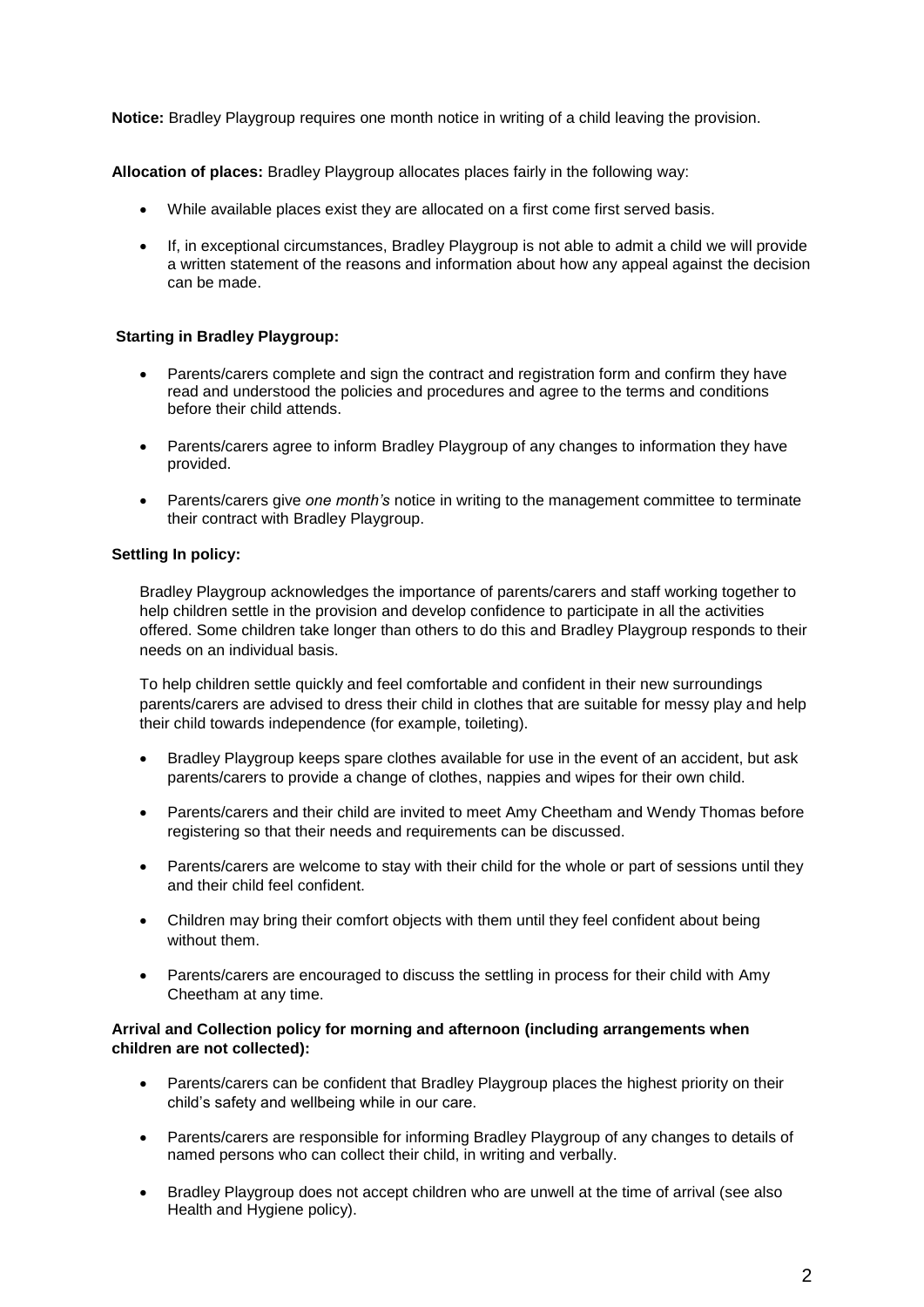### **Arrival at the provision:**

- Parents/carers are advised that by signing the contract and registration form they agree to inform Bradley Playgroup of any planned or unplanned absences.
- The attendance register is updated as each child arrives and leaves.

## **Collection from the provision:**

If any of the following happens on more than one occasion, a discussion with the parent/carer is arranged.

- Bradley Playgroup will charge an additional fee each time a parent/carer fails to collect their child at the agreed time. This fee will be £5 for every 5 minutes of lateness.
- No child is left unattended because a parent/carer fails to collect them and two members of staff remain to supervise the child.
- Every effort is made to contact the parent/carer or emergency contacts.
- A child is not released into the care of any person without the written permission of the parent/carer. However, in an emergency situation, a telephone call from the parent/carer stating that another adult will collect the child may be accepted provided that an accurate description of the adult is given and that the adult can give proof of their identity on arrival along with the child's security password.
- Bradley Playgroup reserves the right to make additional checks on persons arriving to collect a child if considered appropriate in exceptional circumstances.
- If all attempts to contact relevant adults fail and the child is not collected within a discretional period after 11.45am or 2:45pm, then the Social Services duty officer will be contacted. They will be asked to advise what action to take. A responsible individual will also be informed.
- If at any time when a child is collected there are concerns that to hand over the child may be placing them at some risk, the member of staff seeks advice from a *manager/designated child protection officer* who will speak to the parent/carer, and do what is reasonable in the circumstances to safeguard the child's welfare. In certain circumstances, the *manager/designated child protection officer* may advise the parent/carer that following handover, they will call the social services duty officer or police or relevant agency, and that the Bradley Playgroup's child protection policy may be put into action. A record of the circumstances is made.
- A record of events when a child is not collected on time is kept. This records the date, time of collection, the name and address of any non-authorised person collecting the child, and any additional relevant information. A copy is given to the parents/carers.

## **Children who are Lost or Missing policy**

**This policy supports the Outings Policy** and will be implemented in the event that a child becomes lost during an outing or while care is being provided by Bradley Playgroup.

**It is the policy of Bradley Playgroup to protect children while they are with us and ensure they always leave our care with authorised persons.**